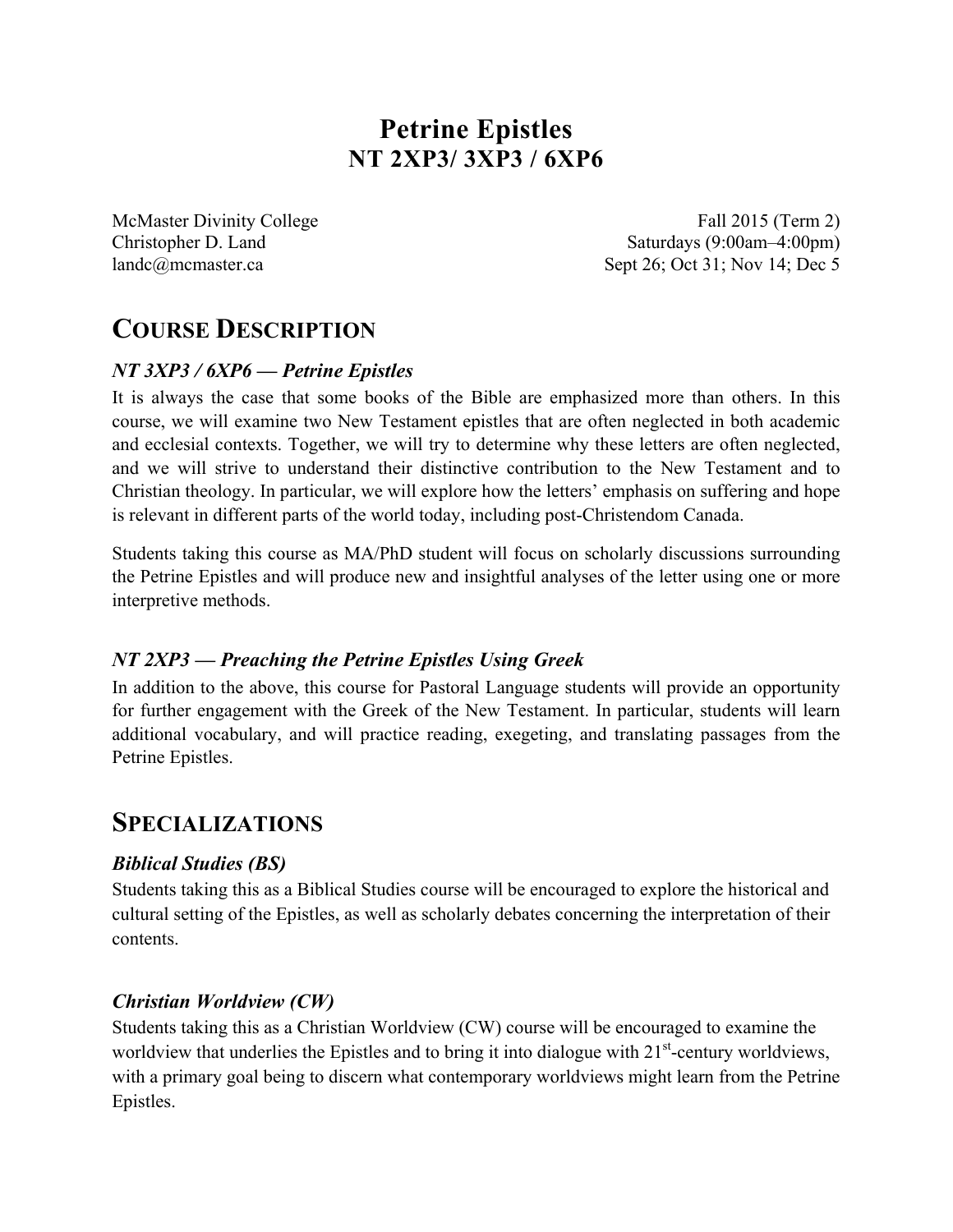### *Pastoral Studies (PS)*

Students taking this as a Pastoral Studies (PS) course will be encouraged to explore how the ideas and exhortations in the Epistles are relevant for Christian faith and practice in the 21<sup>st</sup> century, with special emphases on suffering, social identity, and communal purity/integrity.

## **COURSE OBJECTIVES**

In this course, students will be encouraged to:

### *Knowing*

- Memorize the basic structure and content of the Petrine Epistles
- Learn about the historical and cultural setting in which the Petrine Epistles were written
- Understand how 1 and 2 Peter seek to strengthen Christian faith
- Learn more Greek vocabulary and grammar (NT 2XP3 only)
- Gain some exposure to the Greek of 1 & 2 Peter (NT 2XP3 only)

### *Being*

- Appreciate the importance of participating in respectful discussions about biblical texts
- Develop the ability to reflect upon the contemporary relevance of ancient biblical texts in a humble manner that is sensitive to both ancient and contemporary contexts
- Learn about and respond to Jesus' example as a human sufferer
- Become cautious interpreters of Greek texts (NT 2XP3 only)

### *Doing*

- Develop responsible exegetical methods
- Talk intelligently about 1 and 2 Peter
- Draw upon the Petrine Epistles in order to address matters of importance in the  $21<sup>st</sup>$ century
- Take time to examine the Petrine Epistles in their original language (NT 2XP3 only)

# **COURSE PREREQUISITES**

Prerequisites for NT 2XP3: NT 1C03 and NT 1A03, or equivalent.

## **COURSE REQUIREMENTS**

Note: Students are required to complete all of the following assignments. No unfinished assignments are permitted. *Each written assignment should be uploaded in PDF format to the designated Avenue to Learn dropbox. A penalty of 2% per day will be applied to all late*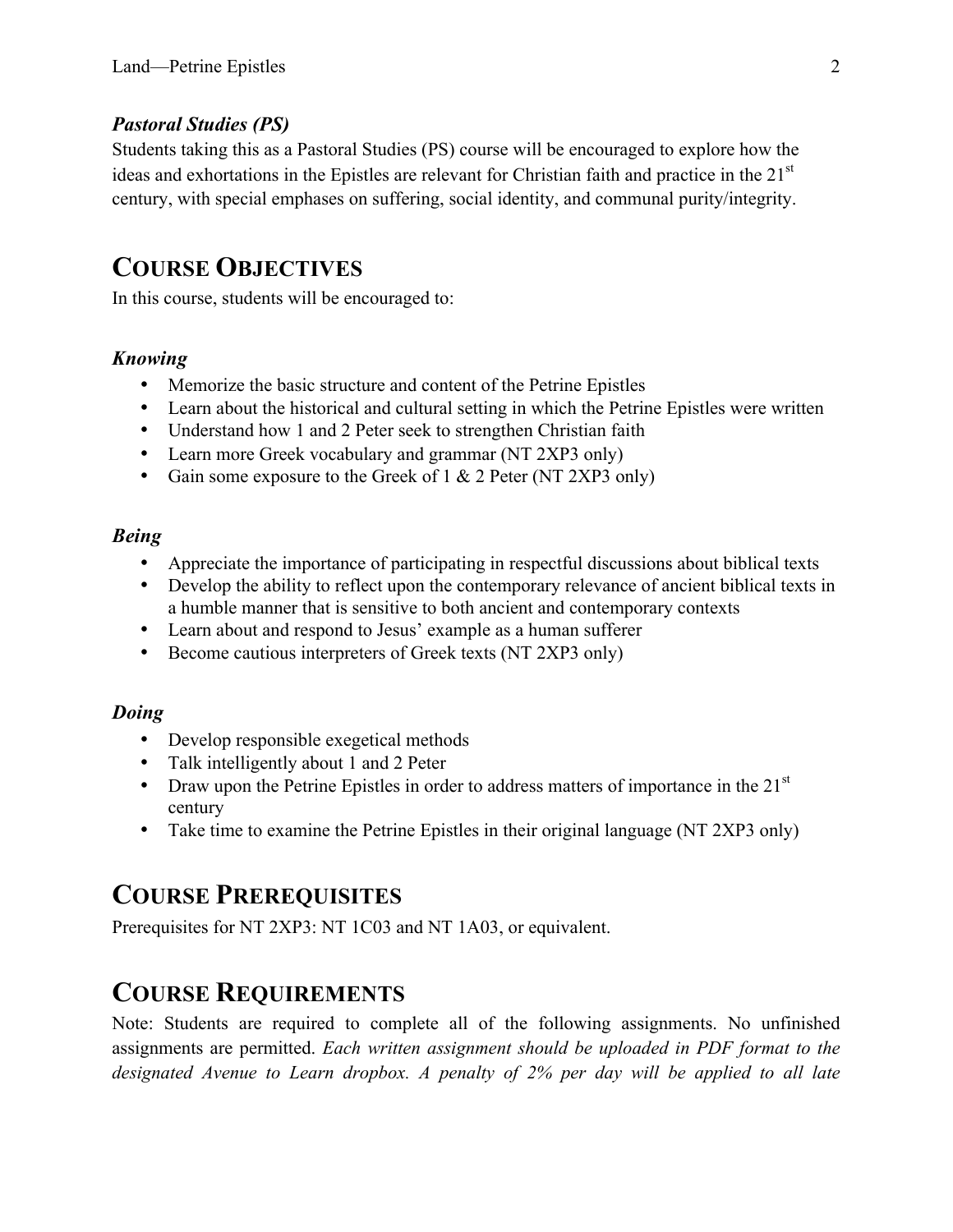*assignments. Assignments cannot be submitted after December 18th without written permission from the Office of the Registrar (thomn@mcmaster.ca).*

#### *NT 3XP3 — Petrine Epistles*

- 1. Class Preparation and Participation (0%). Students are expected to complete assigned readings, to attend all Saturday classes, and to participate in class discussions.
- 2. Reflection Papers  $(5\% + 15\% = 20\%)$ . At the beginning of the semester, each student will briefly describe how they view the Petrine Epistles and how they understand their relevance for discipleship, theology, and ministry. At the end of the semester, the same assignment will be repeated, with emphasis falling on how the student's understanding has been challenged and refined. The initial paper should be roughly 600 words and is due on **September 19**; the concluding paper should be roughly 1,200 words and is due on **December 12**. Please note that, while the use of the first person is an integral part of these assignments, the thoughts included in them should be well-organized and clearly presented (i.e. they are not to be casual diary entries). For information about what constitutes good self-reflection, see the relevant rubric on Avenue to Learn (A2L).
- 3. Reading Reflections and Discussions (20%). Following the reading of each major section in *The Life and Witness of Peter* (i.e., chs. 1–5; 6–10; 11–14; 15–17), students will write a brief reflection that engages with the assigned reading. These four reflections must demonstrate familiarity with what has been read, including either a quotation or a brief summary of the specific claim(s) under discussion, but more importantly, they should discuss how the ideas presented in the reading have informed or challenged either the student's understanding of Peter and the Petrine Epistles or the student's understanding of the importance/relevance of the Petrine Epistles. Students with different specializations will no doubt wish to focus on different aspects of the reading, but there is no restrictive focus for the reflections; they can engage in matters of history, exegesis, theology, spirituality, contemporary life, ministry, etc., and they can make reference not only to general points but also to specific life situations or specific contemporary contexts for which the ideas in the assigned reading seem relevant. The only overriding requirements as regards content are that the reflections: (1) engage explicitly with the relevant section in *The Life and Witness of Peter*; and (2) engage in thoughtful and critical reflection such as would lead to the development of a more mature awareness (e.g. the questioning of prior assumptions, the formation of new insights, the recognition of previously unseen implications/applications, etc.) as opposed to rote summarization or affirmation of familiar ideas and commitments. Each of the four reflections will be posted on an Avenue to Learn discussion forum, and then students will interact with one another by means of follow-up discussion threads. Each initial reflection post should be approximately 400– 500 words, and follow-up posts should include thoughtful responses that in some way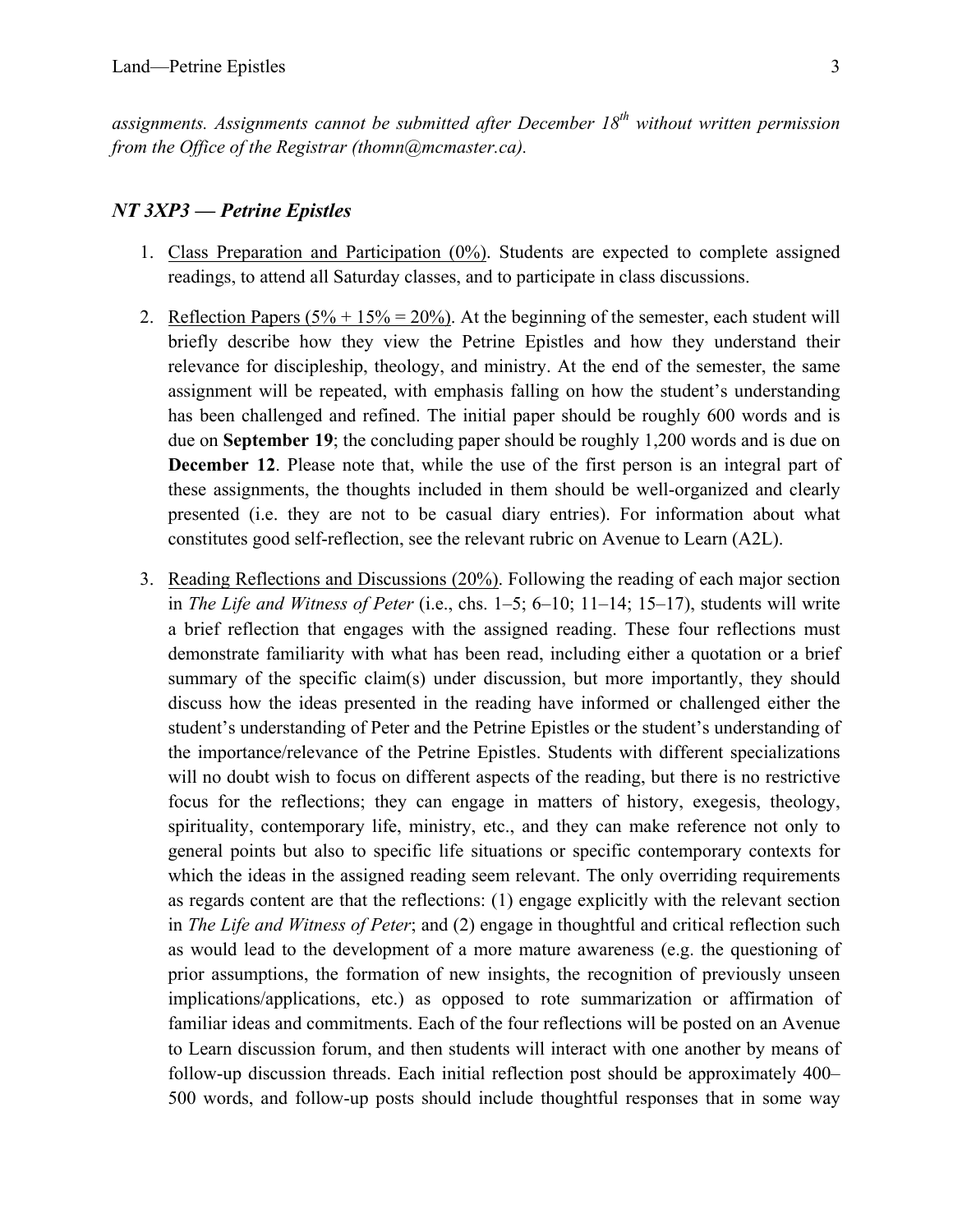clarify, challenge, or extend the reflections of others. The discussion posts may be written the casual style of discussion forums, but their content should be well-articulated and easy to follow. The due dates and times will follow the schedule below (i.e. **September 25; October 30; November 13; December 4**).

- 4. Past-Oriented Paper (25%). In this assignment, students will study some socio-cultural feature of the first-century world (e.g. sacrificial systems, ancient households, slavery, the persecution of early Christians, honour and shame, etc.) and then explore how familiarity with that cultural feature enhances their understanding of a specific passage (or group of passages) from the Petrine Epistles. Each paper must include three elements: (1) a discussion of some ancient socio-cultural context; (2) a discussion of how this context is relevant to the message of 1 and/or 2 Peter; and (3) a comparison of our  $21<sup>st</sup>$ -century context with the ancient context and a discussion of how knowing (or not knowing) the ancient context affects  $21<sup>st</sup>$ -century readings of the Petrine Epistles. The results of this exercise will be written up in a paper that is 3,000 words in length, that cites appropriate scholarly resources, and that follows the *McMaster Divinity College Style Guidelines for Essays and Theses*. Topics and passages should be approved by the professor as soon as possible. Papers are due on **October 24**.
- 5. Present-Oriented Paper and Presentation  $(25\% + 10\% = 35\%)$ . In this assignment, students will write a paper that evaluates the contemporary significance of one of the following: (a) Peter's perspective on suffering; (b) Peter's eschatological hope; (c) Peter's moral exhorations; (d) Peter's warnings about false teachers. Then each student will present, in a conversational manner, an oral discussion of their topic that effectively communicates the results of their research to fellow students in the class. The written papers must include three elements: (1) a discussion of the chosen Petrine theme, including careful interaction with the relevant biblical passages; (2) a comparison of Peter's ancient context with our  $21<sup>st</sup>$ -century context, with a special focus on cultural dynamics that complicate a contemporary appropriation of Peter's teaching (e.g. the notion of human rights, the passing of 2,000 years, changing morals, church growth and denominationalism, etc.); and (3) a discussion of how  $21<sup>st</sup>$ -century Christians can appropriate and embody the chosen theme, including very concrete examples. All three elements need to be present in all papers, but they do not need to be evenly weighted in terms of length; rather, BS students should emphasize the first, CW students should emphasize the second, and PS students should emphasize the third. In total, all papers should be 3,500 words in length, they must incorporate appropriate scholarly resources, and they should follow the *McMaster Divinity College Style Guidelines for Essays and Theses*. Presentations may not be longer than 10 minutes, and should not involve visual aids. Presentations will take place on **December 5**. Papers are due on **December 12**.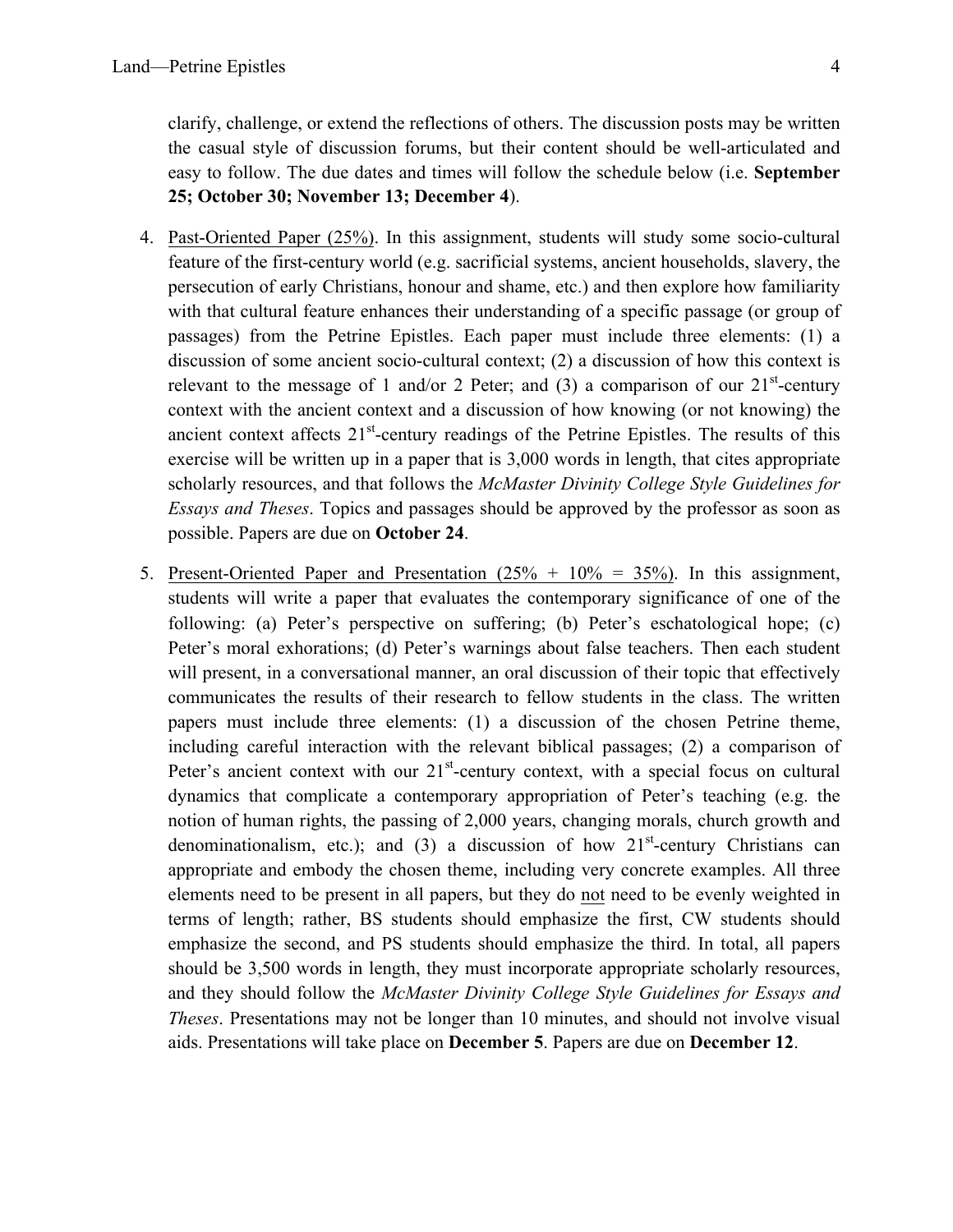#### *NT 2XP3 — Preaching Using Greek*

- 1. Class Preparation and Participation (0%). See above.
- 2. Reflection Papers  $(5\% + 15\% = 20\%)$ . See above.
- 3. Reading Reflections and Discussions (20%). See above.
- 4. Notes and Translations (30%). Pastoral Language students will submit a detailed set of notes pertaining to three assigned passages from the Petrine Epistles. The notes should provide basic text-critical comments, parsings (where a form is tricky or where one of its grammatical features is important for discussion), information about word meanings, grammatical observations or questions, comments on how the passage relates to the wider context of 1 or 2 Peter, historical observations, socio-cultural observations, theological insights, and the like. In essence, the notes should demonstrate awareness of (although not necessarily mastery of) the various things about which a good pastor will be aware when preaching or teaching a biblical text. Alongside these notes, the assignment must also include the student's own translation of the assigned passage into smooth and readable English, with the translation taking into account the issues raised in the notes. In order to complete this assignment, students will use the apparatus in their Greek New Testament, their existing knowledge of the Greek language, grammar books and lexicons, electronic videos and/or readings posted to Avenue to Learn, the OpenText.org annotations and/or other web resources, and commentaries on the Petrine Epistles. Students who are unfamiliar with any of these resources will find help on Avenue to Learn. There will also be a discussion forum on Avenue to Learn where students can ask questions, help one another, and receive assistance from the professor and his graduate assistant(s).
- 5. Exegetical Paper (30%). Each Pastoral Languages student will write an exegetical paper that contains a sustained exegetical discussion of a specific passage from the Petrine Epistles and that employs suitable methods of biblical scholarship. The paper should demonstrate awareness of the text-critical, linguistic, historical, sociological, and theological facets of the chosen passage, citing commentaries, scholarly books on the topic/passage, journal articles, and reference books (e.g. grammars, lexicons, encyclopedias/dictionaries). It must also discuss how the passage speaks into contemporary theology, discipleship, and ministry. Papers should be at least 3,500 words in length, and should follow the *McMaster Divinity College Style Guidelines for Essays and Theses*. Topics are to be chosen in consultation with the professor as soon as possible. The essay is due on **December 12**.

### *NT 6XP6 — Petrine Epistles (M.A./Ph.D)*

1. Class Preparation and Participation (0%). Students are expected to complete assigned readings, to attend all Saturday classes, and to participate in class discussions. Additional readings for MA/PhD students will be assigned and/or distributed during of the course.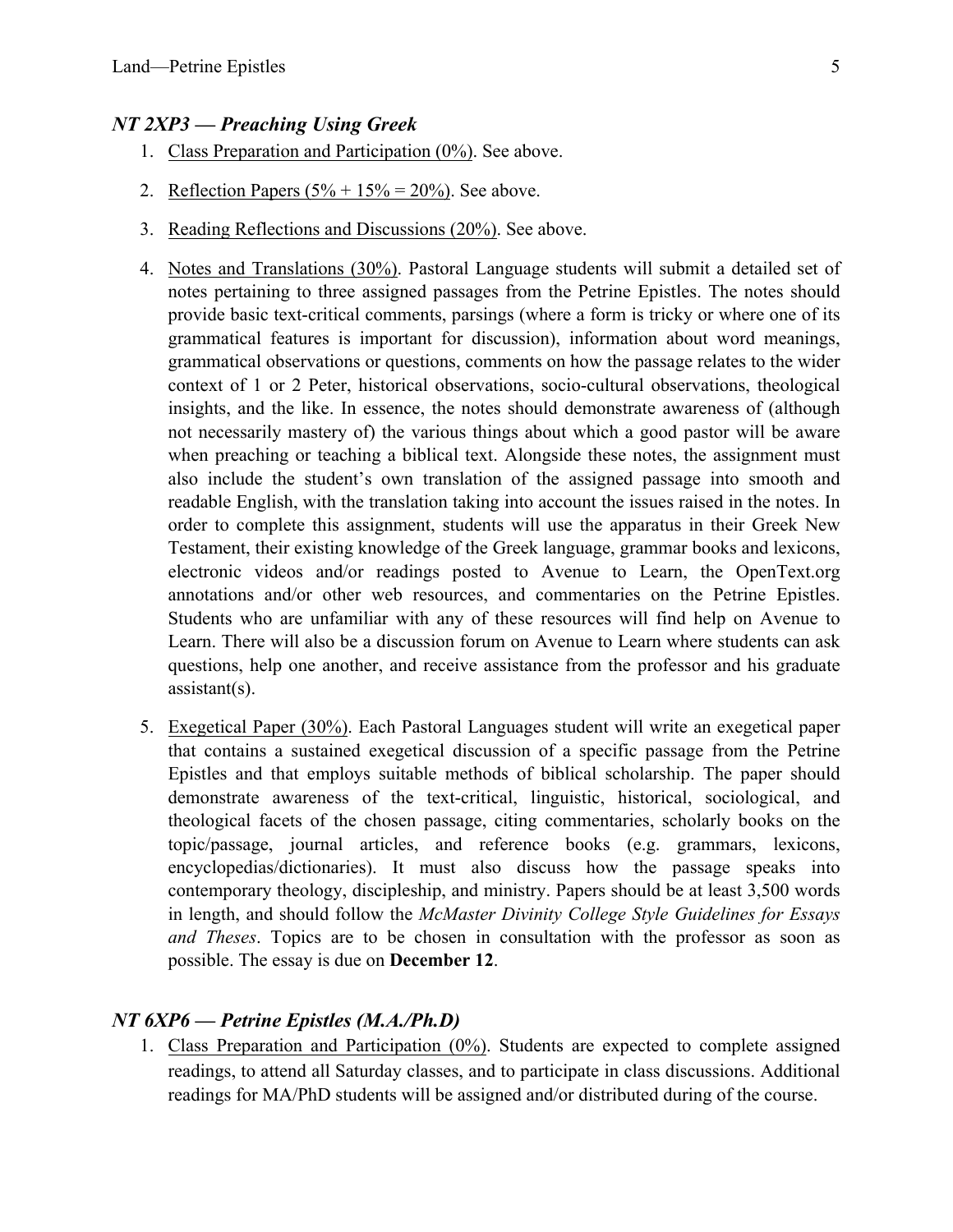- 2. Issue-Oriented Research Paper (50%). In this paper, students will advance an argument pertaining to an important scholarly issue involving the Petrine Epistles. The paper must be 7,000 words in length and must follow the *McMaster Divinity College Style Guidelines for Essays and Theses*. It is due on **October 30**.
- 3. Text-Oriented Research Paper (50%). In this assignment, students will analyze a specific passage (or groups of passages) from the Petrine Epistles using one or more interpretive methods. The paper must be 7,000 words in length and must follow the *McMaster Divinity College Style Guidelines for Essays and Theses*. It is due on **December 12**.

For all students, the professor assumes that students already know how to research and write papers. Content, clear thinking and depth of analysis and research are the most important requirements, but clarity and consistency of presentation are also of high importance. Students *must* follow the style guidelines in the presentation of their work, and students are strongly encouraged to read the rubrics on Avenue to Learn *before* working on any written assignments.

All assignments must be in by **December 18**. No assignments will be accepted after that date.

## **GRADING SUMMARY**

### *NT 3XP3 – Petrine Epistles*

| Participation                     |       |
|-----------------------------------|-------|
| <b>Introductory Reflection</b>    | $5\%$ |
| Reading Reflections & Discussions | 20%   |
| Past-Oriented Paper               | 25%   |
| Present-Oriented Paper            | 25%   |
| Presentation                      | 10%   |
| <b>Final Reflection</b>           | 15%   |
| <b>TOTAL</b>                      | 100%  |

### *NT 2XP3 – Preaching Using Greek*

| Participation                     |       |
|-----------------------------------|-------|
| <b>Introductory Reflection</b>    | $5\%$ |
| Reading Reflections & Discussions | 20%   |
| Notes and Translations            | 30%   |
| <b>Exegetical Paper</b>           | 30%   |
| <b>Final Reflection</b>           | 15%   |
| <b>TOTAL</b>                      | 100%  |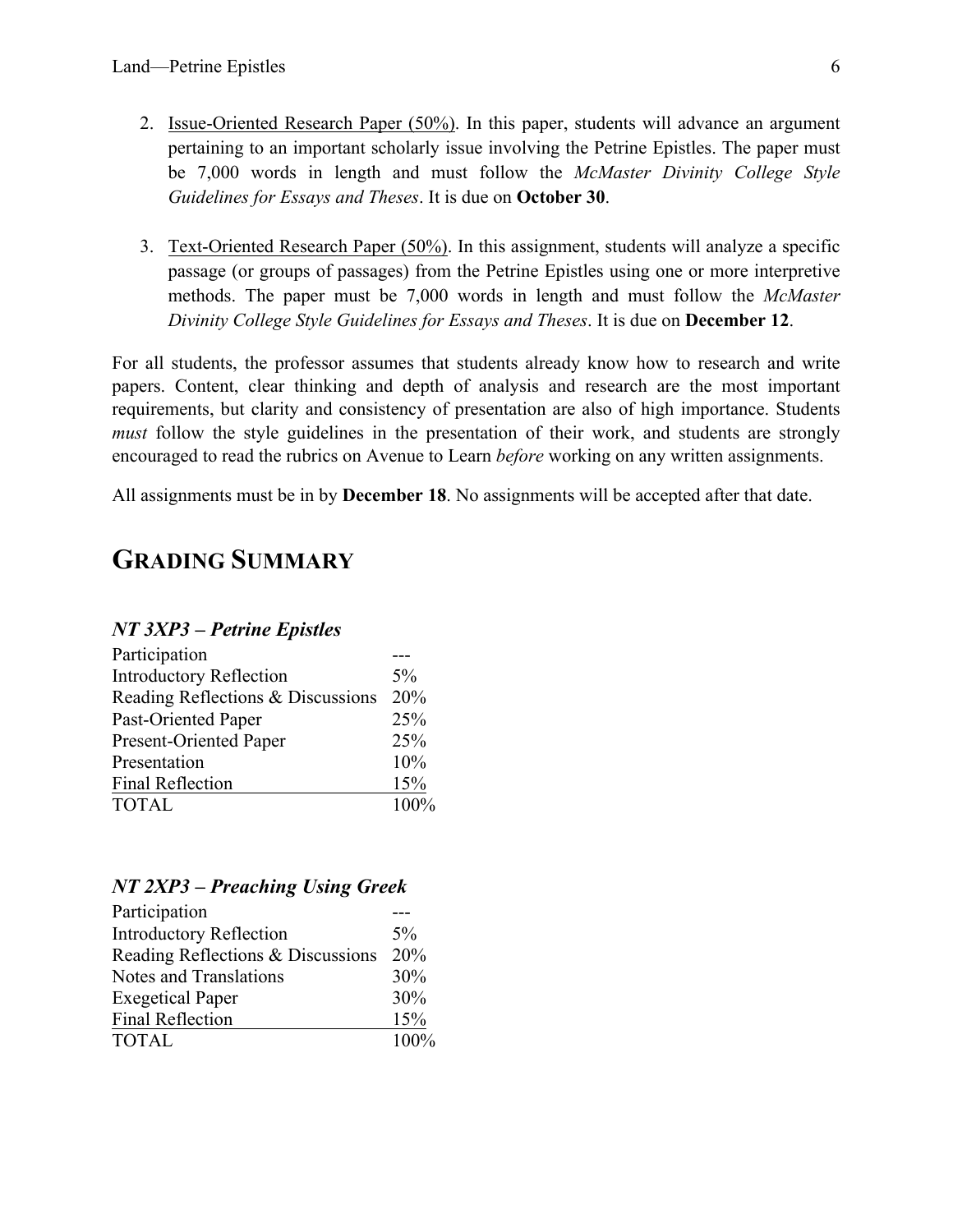#### *NT 6XP6*

| Participation                          |      |
|----------------------------------------|------|
| Issue-Oriented Research Paper          | 50%  |
| <b>Textual-Oriented Research Paper</b> | 50%  |
| <b>TOTAL</b>                           | 100% |

## **COURSE TEXTBOOKS**

*Students are required to possess the following:*

#### *NT 3XP3 — Petrine Epistles*

An English translation of the New Testament.

Helyer, Larry R. *The Life and Witness of Peter*. Downer's Grove, IVP, 2012.

Note: Additional electronic readings will be made available through Avenue to Learn (A2L).

#### *NT 2XP3 — Preaching Using Greek*

Students are required to possess the following:

An English translation of the New Testament.

Helyer, Larry R. *The Life and Witness of Peter*. Downer's Grove, IVP, 2012.

A standard edition of the Greek New Testament, such as the Nestle-Aland ( $27<sup>th</sup>$  or  $28<sup>th</sup>$  ed.), UBS  $(4^{th}$  or  $5^{th}$  ed.).

A suitable Greek–English lexicon (see below).

Porter, Reed, and O'Donnell, *Fundamentals of New Testament Greek* (Grand Rapids: Eerdmans, 2010).

Students are recommended to possess (or have access to) the following:

A parsing tool, such as biblewebapp.com, Bibleworks, Logos, or Accordance.

- Porter, Stanley E., *Idioms of the Greek New Testament* (2<sup>nd</sup> ed.; Sheffield: Sheffield Academic Press, 1994).
- Metzger, Bruce Manning. *A Textual Commentary on the Greek New Testament*. 2<sup>nd</sup> ed. Stuttgart: Deutsche Bibelgesellschaft, 1994. [A copy can be made available for consultation during the semester.]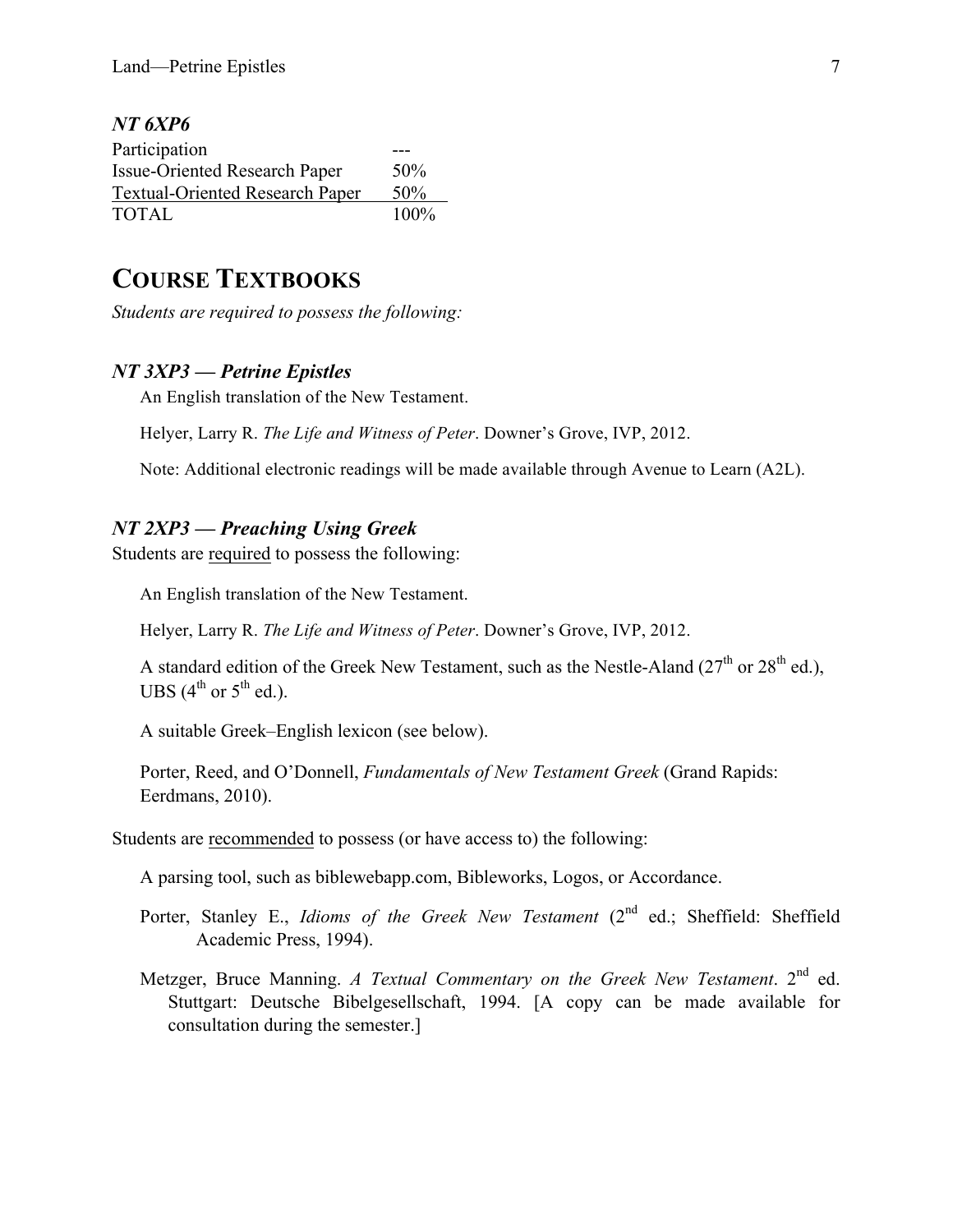#### *NT 6XP6 — Petrine Epistles (M.A./Ph.D)*

Students are required to possess the following:

A standard edition of the Greek New Testament, such as the Nestle-Aland ( $27<sup>th</sup>$  or  $28<sup>th</sup>$  ed.), UBS  $(4^{th}$  or  $5^{th}$  ed.).

Note: Additional readings will be made available through Mills library or through Avenue to Learn (A2L).

All required textbooks for this class are available from the College's book service, READ On Bookstore, Room 145, McMaster Divinity College. Texts may be purchased on the first day of class. For advance purchase, you may contact READ On Bookstore, 304 The East Mall, Suite 100, Etobicoke, ON M9C 5K1: phone 416.620.2934; fax 416.622.2308; email books@readon.ca. Other book services may also carry the texts.

| <b>Saturday</b><br><b>Sessions</b> | <b>Class Agenda</b>                                                                                  |
|------------------------------------|------------------------------------------------------------------------------------------------------|
| Sep 26                             | Welcome & Presentation of Syllabus<br>The Apostle Peter<br>Introduction to 1 Peter<br>1 Peter 1      |
| Oct 31                             | 1 Peter 2-5                                                                                          |
| Nov $14$                           | Introduction to 2 Peter<br>2 Peter $1-3$                                                             |
| Dec 5                              | Guest Lecture: Peter and Post-Christendom<br><b>Concluding Thoughts</b><br><b>Oral Presentations</b> |

# **COURSE SCHEDULE**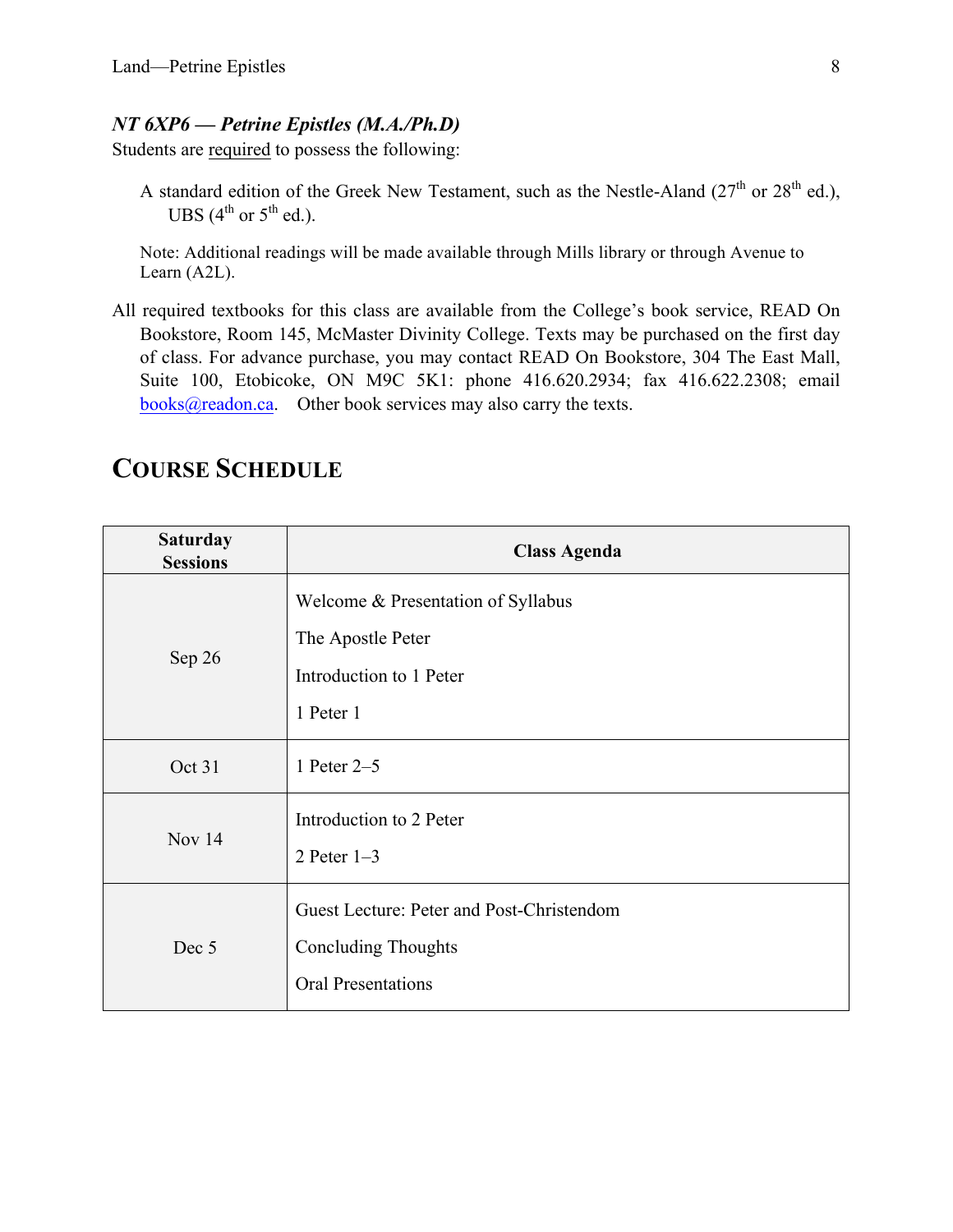| <b>Due Dates</b>                   | <b>Assignments</b>                                                |
|------------------------------------|-------------------------------------------------------------------|
| Sep 19 $\omega$ 11:59pm            | Initial Reflection                                                |
| Sep 25 $\omega$ 11:59pm            | Reading Reflection (chs. $1-5$ )                                  |
| Oct 24 $\omega$ 11:59pm            | Past-Oriented Paper OR Notes & Translations                       |
| Oct 30 @ 11:59pm                   | Reading Reflection (chs. 6–10) OR Issue-Oriented Research Paper   |
| Nov 13 $\omega$ 11:59pm            | Reading Reflection (chs. $11-14$ )                                |
| Dec $4 \ (\omega 11:59 \text{pm})$ | Reading Reflection (chs. 15–17)                                   |
| Dec 12 $\omega$ 11:59pm            | Present-Oriented OR Exegetical OR Textual-Oriented Research Paper |
| Dec 12 $\omega$ 11:59pm            | <b>Concluding Reflection</b>                                      |

## **SELECT BIBLIOGRAPHY (NOT INCLUDING ESSAYS/ARTICLES)**

- Achtemeier, Paul J. *1 Peter: A Commentary on First Peter*. Hermeneia. Minneapolis: Fortress, 1996. BS 2795.2 .A24 1996
- Balch, David L. *Let Wives Be Submissive: The Domestic Code in 1 Peter*. SBLMS. Chico, CA: Scholars Press, 1981. BS 2795.2 .B34
- Bauckham, Richard. *Jude, 2 Peter*. WBC 50. Waco: Word Books, 1983.
- Beare, Francis Wright. *The First Epistle of Peter*. 2nd ed. Oxford: B. Blackwell, 1958. Storage 227.92 .B582 B2
- Beasley-Murray, George Raymond. *The General Epistles: James, 1 Peter, Jude, 2 Peter*. Bible Guides. London: Lutterworth, 1965. BS 2777 .B43 1965

Best, Ernest. *1 Peter*. New Century Bible. London: Oliphants, 1971. BS 491 .C4 1971 V.279

Bird, Jennifer G. *Abuse, Power and Fearful Obedience: Reconsidering 1 Peter's Commands to Wives*.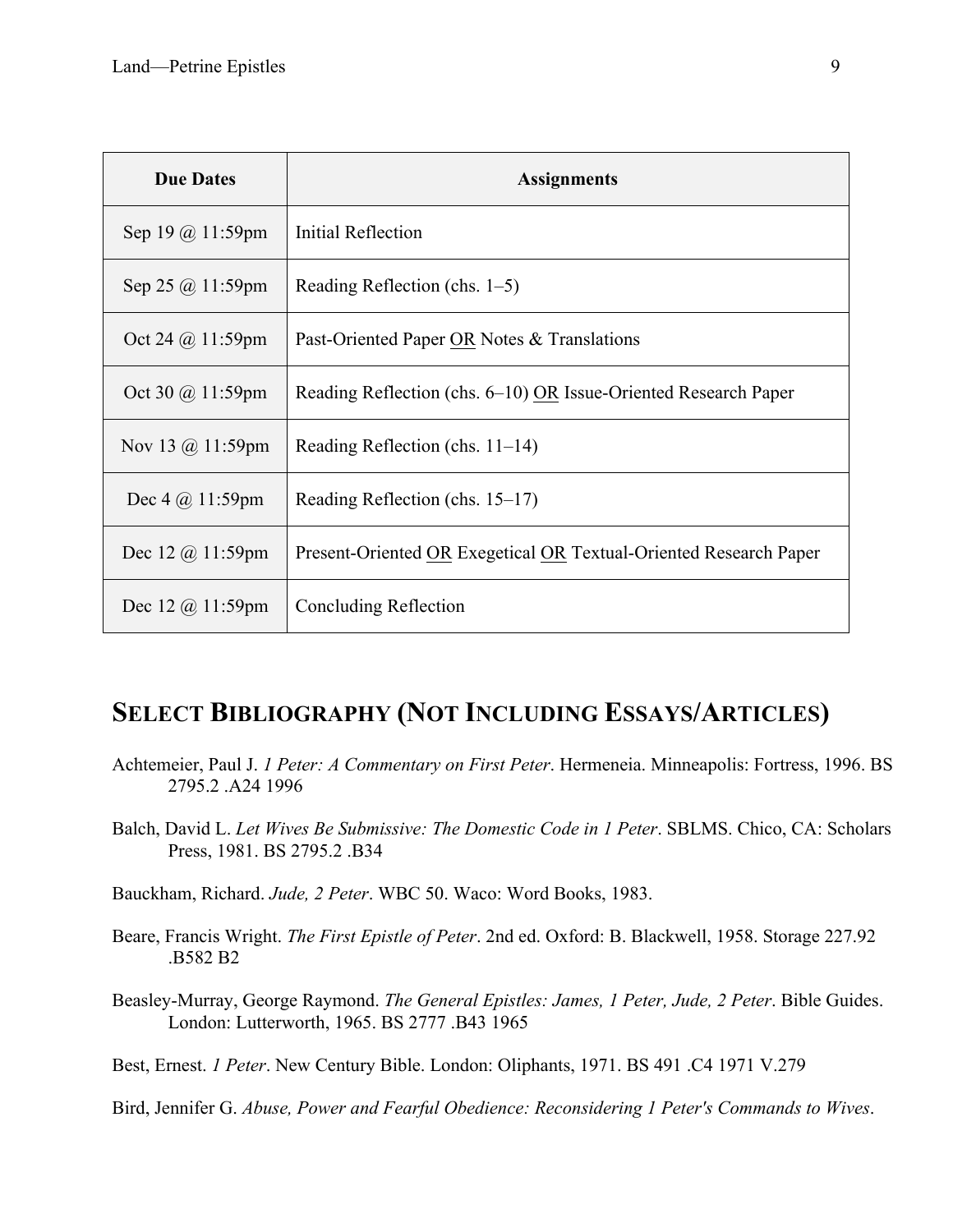LNTS. London: T & T Clark International, 2011. BS 2795.52 .B57 2011

- Bray, Gerald Lewis, and Thomas C. Oden, eds. *James, 1-2 Peter, 1-3 John, Jude*. Ancient Christian Commentary on Scripture. Downer's Grove: InterVarsity, 2000. BS 2777.J35 2000
- Brown, Raymond Edward, Karl P. Donfried, and John Henry Paul Reumann. *Peter in the New Testament*. Minneapolis: Augsburg, 1973. BS 2615 .P47

Cavin, Robert L. *New Existence and Righteous Living: Colossians and 1 Peter in Conversation with 4QInstruction and the Hodayot.* BZNW 197. Berlin: De Gruyter, 2013. BS 410 .Z7 NO.197

Charles, J. Daryl. *Virtue Amidst Vice: The Catalog of Virtues in 2 Peter 1*. JSNTSupp. Sheffield: Sheffield Academic Press, 1997. BS 2795.2 .C43 1997

Cranfield, C. E. B. *The First Epistle of Peter*. London: SCM, 1950. Storage 227.92 .C891

———. *I & II Peter and Jude: Introduction and Commentary*. Torch Bible Commentaries. London: SCM, 1960. BS 2795.3 .C7 1960

- Cross, F. L. *I Peter: A Paschal Liturgy*. London: A.R. Mowbray, 1954. 227.92 .C951 Storage
- Cullmann, Oscar. *Peter: Disciple, Apostle, Martyr: A Historical and Theological Study*. 2nd ed. The Library of History and Doctrine. Philadelphia: Westminster Press, 1962. BS 2515 .C813 1962
- Danker, Frederick W. *Invitation to the New Testament Epistles IV: A Commentary on Hebrews, James, 1 and 2 Peter, 1, 2, and 3 John, and Jude, with Complete Text from the Jerusalem Bible*. Doubleday New Testament Commentary Series. Garden City, N.Y.: Image Books, 1980. BS 2775.3 .D26
- Davids, Peter H. *2 Peter and Jude: A Handbook on the Greek Text.* BHGNT. Waco: Baylor University Press, 2011.

———. *The First Epistle of Peter*. NICNT. Grand Rapids: Eerdmans, 1990. BS 2795.3 .D32 1990

———. *The Letters of 2 Peter and Jude*. Pillar New Testament Commentary. Grand Rapids: Eerdmans, 2006. BS 2795.53 .D38 2006

- Donelson, Lewis R. *I & II Peter and Jude: A Commentary*. NTL. Louisville: Westminster John Knox, 2010.
- Dryden, J. de Waal. *Theology and Ethics in 1 Peter: Paraenetic Strategies for Christian Character Formation*. WUNT. Tübingen: Mohr Siebeck, 2006. BS 2795.52 .D79 2006

Du Toit, David S. *Bedrängnis und Identität: Studien zu Situation, Kommunikation und Theologie des 1. Petrusbriefes.* BZNW 200. Berlin: De Gruyter, 2013. BS 410 .Z7 NO. 200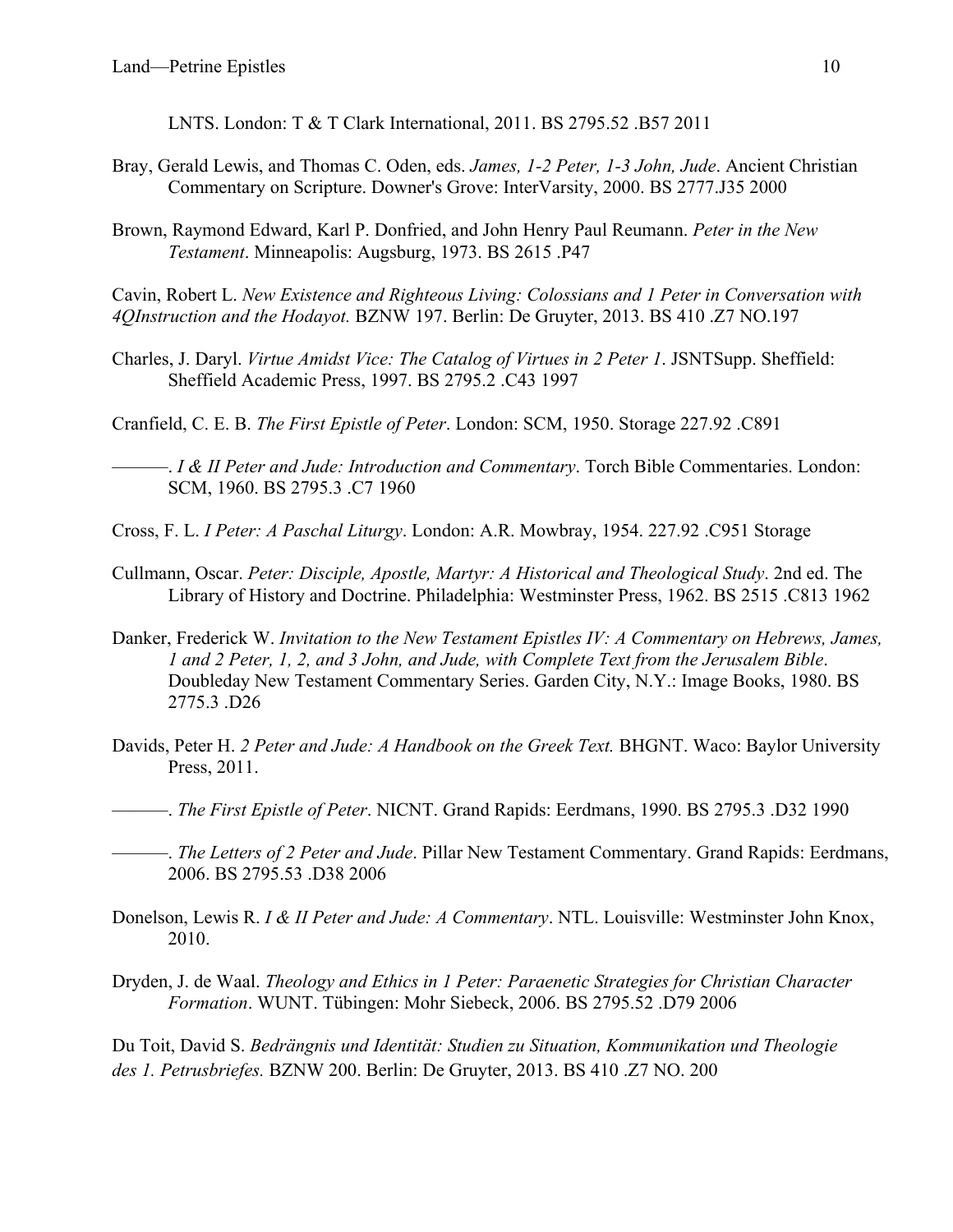Dubis, Mark. *1 Peter: A Handbook on the Greek Text*. BHGNT. Waco: Baylor University Press, 2010.

- Elliott, John Hall. *1 Peter: A New Translation with Introduction and Commentary*. New York: Doubleday, 2000. BS 192.2 .A1 1964 .G3 V.37B
- \_\_\_\_\_. *A Home for the Homeless: A Sociological Exegesis of 1 Peter, Its Situation and Strategy*. Philadelphia: Fortress, 1981. BS 2795.2 .E42
- \_\_\_\_\_. *The Elect and the Holy: An Exegetical Examination of 1 Peter 2:4-10 and the Phrase* basileion ierateuma. NovTSup 12. Leiden: Brill, 1966.
- Elton, Godfrey Elton. *Simon Peter: A Study of Discipleship*. London: P. Davies, 1965. BS 2515 .E45
- Feldmeier, Reinhard. *The First Letter of Peter: A Commentary on the Greek Text*. Waco: Baylor University Press, 2008. BS 2795.53 .F4513 2008
- Forbes, Greg W. *1 Peter*. Exegetical Guide to the Greek New Testament. Nashville: B&H Academic, 2014.
- Fornberg, Tord. *An Early Church in a Pluralistic Society: A Study of 2 Peter*. Coniectanea Biblica. Lund: LiberLäromedel/Gleerup, 1977. BS 2795.2 .F67
- Forster, Greg. *Ethics in the Letters of Peter and Jude*. Grove Ethics Series. Cambridge: Grove Books, 2007. BS 2795.6 .E8F67 2007
- Gerdmar, Anders. *Rethinking the Judaism-Hellenism Dichotomy: A Historiographical Study of Second Peter and Jude*. Coniectanea Biblica 36. Stockholm: Almqvist & Wiksell International, 2001.
- Goppelt, Leonhard. *A Commentary on I Peter*. Translated by Ferdinand Hahn and John E. Alsup. Grand Rapids: Eerdmans, 1993. BS 2795.3 .G6813 1993
- Green, Gene L. *Jude and 2 Peter*. BECNT. Grand Rapids: Baker Academic, 2008. BS 2815.53 .G74 2008
- Green, Michael. *The Second Epistle General of Peter, and the General Epistle of Jude: An Introduction and Commentary*. 2nd ed. TNTC. Leicester: Inter-Varsity Press, 1987. BS 2795.3 .G7 1987

Grudem, W. *The First Epistle of Peter*. TNTC. Grand Rapids: Eerdmans, 1988.

Grünstäudl, Wolfgang. *Petrus Alexandrinus: Studien zum historischen und theologischen Ort des zweiten Petrusbriefes.* WUNT 2:353. Tübingen: Mohr Siebeck, 2013. BS 2795 .G794 2013

Hammer, Keir. "The Social Situation in 1 Peter." McMaster Divinity College, 1994. BS 2795.2 .H34 1994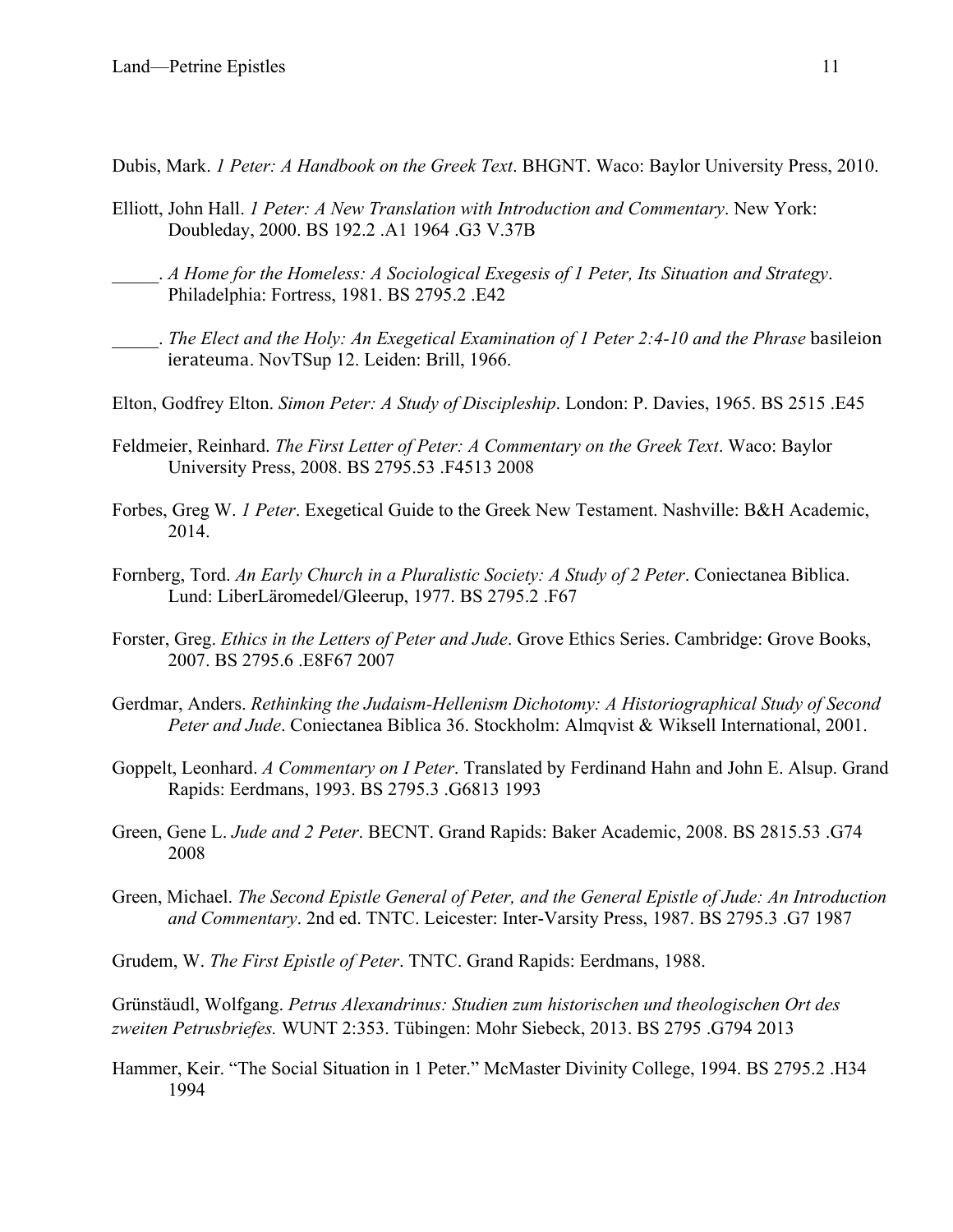- Harrington, D.J., and D. Senior. *1 Peter, Jude and 2 Peter*. SPS 15. Collegeville, Minn.: The Liturgical Press, 2003.
- Holloway, Paul A. *Coping with Prejudice: 1 Peter in Social-Psychological Perspective*. WUNT. Tübingen: Mohr Siebeck, 2009. BS 2795.52 .H65 2009
- Horrell, David G. *1 Peter*. New Testament Guides. New York: T & T Clark, 2008. BS 2795.52 .H67 2008
- \_\_\_\_\_. *Becoming Christian: Essays on 1 Peter and the Making of Christian Identity.* LNTS 394. London: Bloomsbury, 2013. BS 2795.52 .H672 2013
- Howe, Bonnie. *Because You Bear This Name: Conceptual Metaphor and the Moral Meaning of 1 Peter*. Biblical Interpretation Series 81. Leiden: Brill, 2006.
- Jobes, Karen H. *1 Peter*. BECNT. Grand Rapids: Baker Academic, 2005. BS 2795.53 .J63 2005
- Kelly, J. N. D. *A Commentary on the Epistles of Peter and of Jude*. Black's New Testament Commentaries. London: A. & C. Black, 1969. BS 2795.3 .K4 1969
- Kraus, Thomas J. *Sprache, Stil und historischer Ort des zweiten Petrusbriefes.* WUNT 2:136. Tübingen: Mohr Siebeck, 2001. BS 2795.52 .K73 2001
- Liebengood, Kelly D. *The Eschatology of 1 Peter: Considering the Influence of Zechariah 9-14.* SNTSMS. Cambridge: Cambridge University Press, 2014. BS 2795.6 .E7 L54 2014
- Martin, Troy W. *Metaphor and Composition in 1 Peter*. SBLDS 131. Atlanta: Scholars Press, 1992.
- Mbuvi, Andrew Mũtũa. *Temple, Exile, and Identity in 1 Peter*. LNTS. London: T & T Clark, 2007. BS 2545 .S97M38 2007
- Michaels, J. Ramsey. *1 Peter*. WBC. Waco: Word Books, 1988. BS 491.2 .W67 V.49
- Miller, Donald G. *On This Rock: A Commentary on First Peter*. Princeton Theological Monograph Series. Allison Park, PA: Pickwick Publications, 1993. BS 2795.3 .M534 1993
- Munro, Winsome. *Authority in Paul and Peter: The Identification of a Pastoral Stratum in the Pauline Corpus and 1 Peter*. SNTSMS. Cambridge: Cambridge University Press, 1983. BS 2650.2 .M86 1983
- Neyrey, Jerome H. *2 Peter, Jude: A New Translation with Introduction and Commentary*. New York: Doubleday, 1993. BS 192.2 .A1 1964 .G3 V.37C
- Pearson, Sharon Clark. *The Christological and Rhetorical Properties of 1 Peter*. Studies in the Bible and Early Christianity. Lewiston: E. Mellen Press, 2001. BS 2795.52 .P43 2001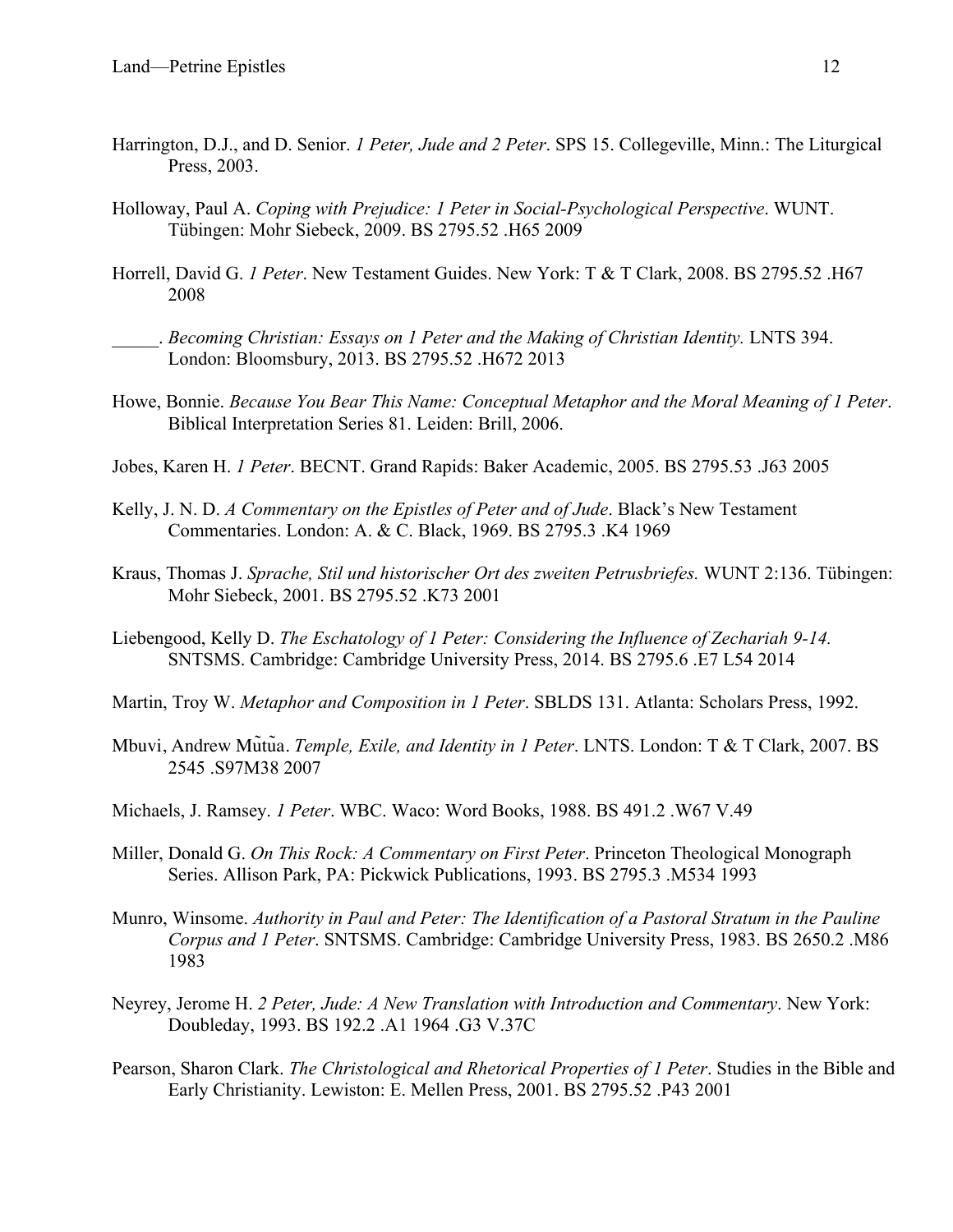- Perkins, Pheme. *First and Second Peter, James, and Jude*. Interpretation. Louisville: John Knox, 1995. BS 2777 .P47 1995
- Pierce, Chad T. *Spirits and the Proclamation of Christ: 1 Peter 3:18-22 in Light of Sin and Punishment Traditions in Early Jewish and Christian Literature*. WUNT. Tübingen: Mohr Siebeck, 2011. BS 2795.52 .P54 2011
- Reese, R.A. *2 Peter and Jude*. Grand Rapids: Eerdmans, 2007.
- Reicke, Bo Ivar. *The Epistles of James, Peter, and Jude*. Garden City, N.Y.: Doubleday, 1964. BS 192.2 .A1 1964 .G3 V.37
- Richard, Earl. *Reading 1 Peter, Jude, and 2 Peter: A Literary and Theological Commentary*. Reading the New Testament. Macon, Ga: Smyth & Helwys, 2000.
- Ruf, Martin G. *Die heiligen Propheten, eure Apostel und ich: metatextuelle Studien zum zweiten Petrusbrief.* WUNT 2:300. Tübingen: Mohr Siebeck, 2011. BS 2795.52 .R84 2011
- Schutter, William L. *Hermeneutic and Composition in I Peter*. WUNT. Tübingen: J. C. B. Mohr, 1989. BS 2795.2 .S33 1989
- Selwyn, E.G. *The First Epistle of St. Peter*. London: Macmillan & Co., 1946.
- Sidebottom, E. M. *James, Jude, 2 Peter: Based on the Revised Standard Version*. New Century Bible Commentary. Grand Rapids: Eerdmans, 1982. BS 2785.3 .S5 1982
- Smith, Terence V. *Petrine Controversies in Early Christianity: Attitudes Towards Peter in Christian Writings of the First Two Centuries*. WUNT. Tübingen: Mohr (P. Siebeck), 1985. BS 2515 .S57 1985
- Stibbs, Alan Marshall. *The First Epistle General of Peter: A Commentary*. TNTC. London: Tyndale, 1959. BS 2795.3 .S7 1959
- Thiede, Carsten Peter. *Simon Peter: From Galilee to Rome*. Exeter: Paternoster, 1986. BS 2515 .T46
- Thomas, K.J., and M.O. Thomas. *Structure and Orality in 1 Peter: A Guide for Translators*. New York: United Bible Societies, 2006.
- Thurén, Lauri. *Argument and Theology in 1 Peter: The Origins of Christian Paraenesis*. JSNTSupp. Sheffield: Sheffield Academic Press, 1995. BS 2795.2 .T478 1995
- Tite, P.L. *Compositional Transitions in 1 Peter: An Analysis of the Letter-Opening*. London: International Scholars Publications, 1997.
- Webb, R.L., and B. Bauman-Martin (eds.). *Reading First Peter with New Eyes: Methodological*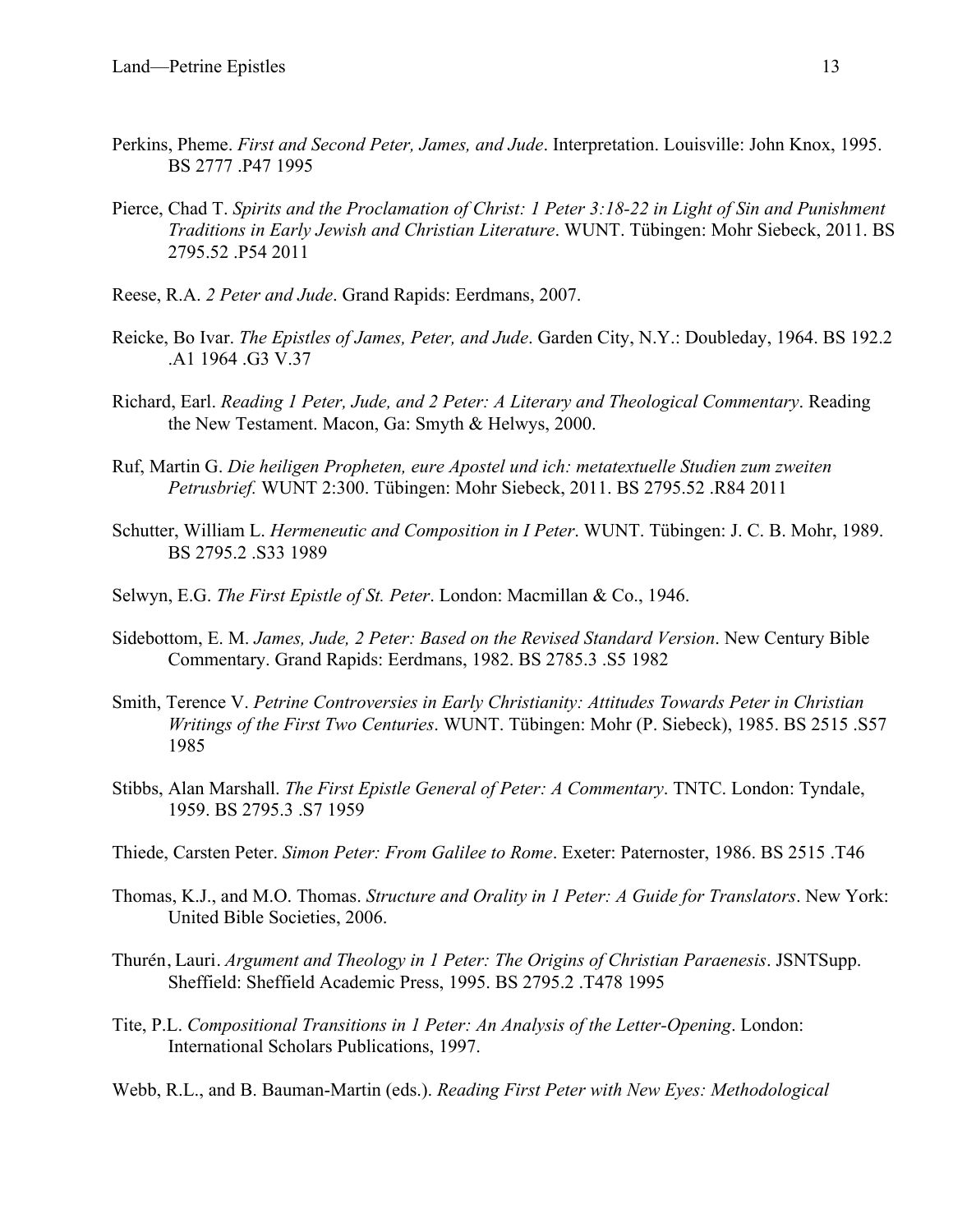*Reassessments of the Letter of First Peter*. LNTS 364. London: T & T Clark, 2007.

- Webb, R.L., and D.F. Watson. *Reading Second Peter with New Eyes: Methodological Reassessments of the Letter of Second Peter*. LNTS 382. London: T & T Clark, 2008.
- Williams, Martin. *The Doctrine of Salvation in the First Letter of Peter.* SNTSMS 149. Cambridge: Cambridge University Press, 2011. BS 2795.6 .S25 W55 2011
- Williams, Travis B. *Good Works in 1 Peter: Negotiating Social Conflict and Christian Identity in the Greco-Roman World*. WUNT 337. Tübingen: Mohr Siebeck, 2014. BS 2795.6 .S55 W55 2014
	- \_\_\_\_\_. *Persecution in 1 Peter: Differentiating and Contextualizing Early Christian Suffering.* NovTSupp 145. Leiden: Brill, 2012. BS 2795.6 .S9W55 2012

## **SUITABLE GREEK-ENGLISH LEXICONS**

- Bauer, Walter, Frederick W. Danker, W. F. Arndt, and F. W. Gingrich. *Greek-English Lexicon of the New Testament and Other Early Christian Literature.* 3rd ed. Chicago: University of Chicago Press, 2000.
- Danker, Frederick W. *The Concise Greek-English Lexicon of the New Testament*. Chicago: University of Chicago Press, 2009.
- Liddell, Henry George, Robert Scott, and Henry Stuart Jones. *A Greek-English Lexicon.* 9th ed. Oxford: Clarendon, 1996. [Available Online @ www.tlg.uci.edu/lsj/]
- Liddell, Henry George, and Robert Scott. *An Intermediate Greek-English Lexicon*. Oxford: Clarendon Press, 1889.
- Liddell, Henry George, and Robert Scott. *Liddell and Scott's Greek-English Lexicon, Abridged*. Simon Wallenberg Press, 2007.
- Louw, J.P., and E.A. Nida, *Greek–English Lexicon of the New Testament Based on Semantic Domains.* 2 vols. New York: United Bible Societies, 1989.
- Thayer, J.H., *A Greek–English Lexicon of the New Testament.* New York: American Book Company, 1897.

# **CLASSROOM BEHAVIOR**

The following guidelines are presented to encourage all students to participate together in this course, and should be kept in mind at all times.

1. Please respect the opinions of others, even if you do not agree with them. Extend courtesy by not ridiculing others' ideas, but feel free to respond to them logically and critically and in an orderly manner.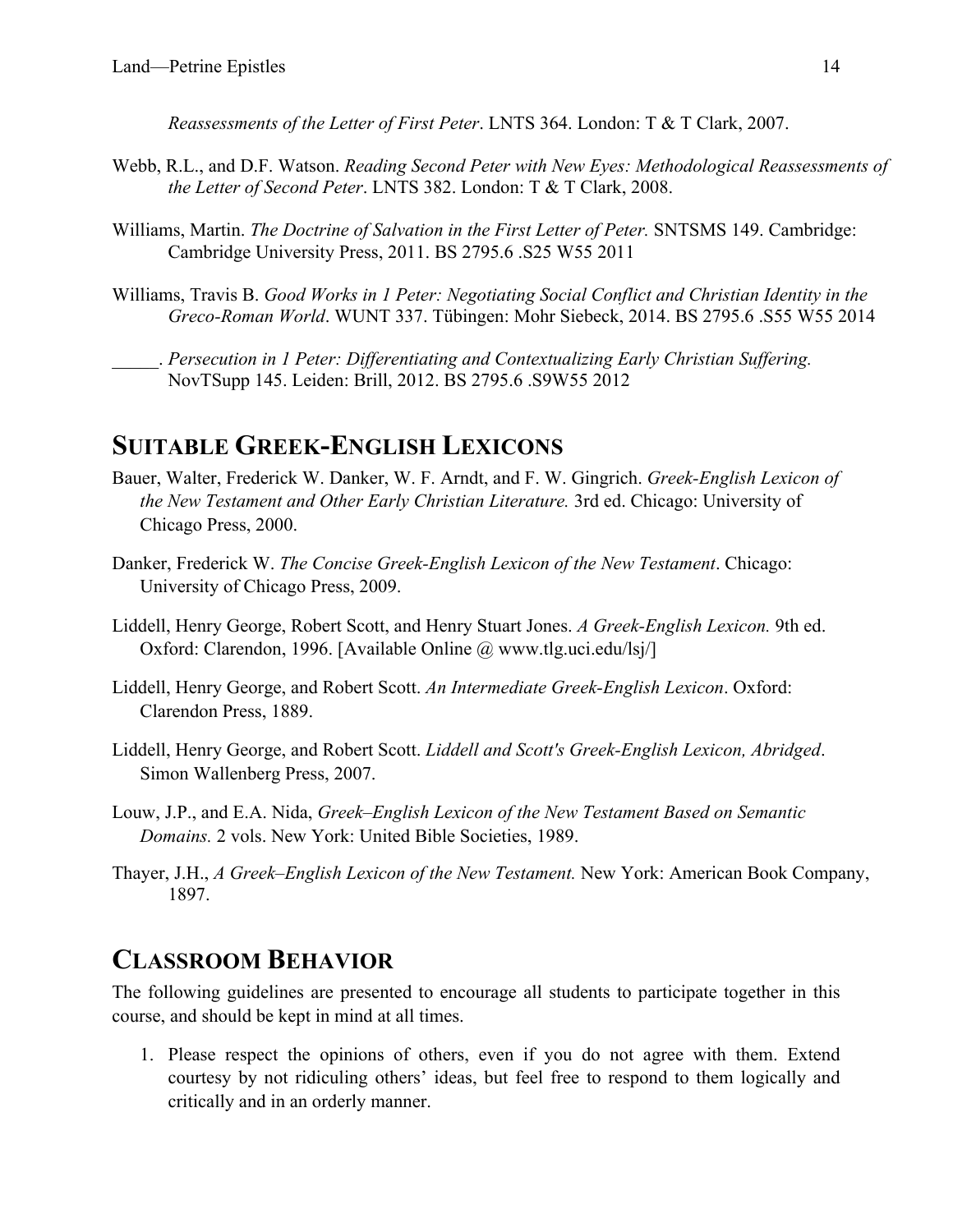- 2. Students should be on time to class, or be prepared to offer an explanation after class to the professor.
- 3. Students are expected to stay for the entire class session, unless arranged in advance.
- 4. Students may eat and drink in class so long as they do not distract others or leave a mess behind.
- 5. Students should not engage in anything during class time that prevents them from focusing and participating in class discussions.
- 6. Students are not to carry on private conversations in class. If something is unclear, the whole class will benefit by a question being asked out loud.
- 7. Cell phones and related devices are to be silenced during class. If a student must for some reason accept a phone call, he or she ought to discretely leave the class in order to do so.

Students who fail to respect these guidelines will be dismissed from the class, with all of the consequences implied.

# **STATEMENT ON ACADEMIC HONESTY**

Academic dishonesty is a serious offence that may take any number of forms, including plagiarism, the submission of work that is not one's own or for which previous credit has been obtained, and/or unauthorized collaboration with other students. Academic dishonesty can result in severe consequences, e.g., failure of the assignment, failure of the course, a notation on one's academic transcript, and/or suspension or expulsion from the College. Students are responsible for understanding what constitutes academic dishonesty. Please refer to the Divinity College Statement on Academic Honesty (http://www.mcmasterdivinity.ca/programs/rules-regulations).

In this course we will be using a web-based service (Turnitin.com) for plagiarism detection. Students who do not wish to submit their work to Turnitin.com can submit an electronic copy of their work via email in PDF format and no penalty will be assigned, but all submitted work is subject to normal verification standards in order to ensure that academic integrity has been upheld (e.g. online search).

# **STYLE**

All stylistic considerations (including but not limited to questions of formatting, footnotes, and bibliographic references) must conform to the *McMaster Divinity College Style Guidelines for Essays and Theses*:

https://www.mcmasterdivinity.ca/sites/default/files/documents/mdc\_styleguide.pdf